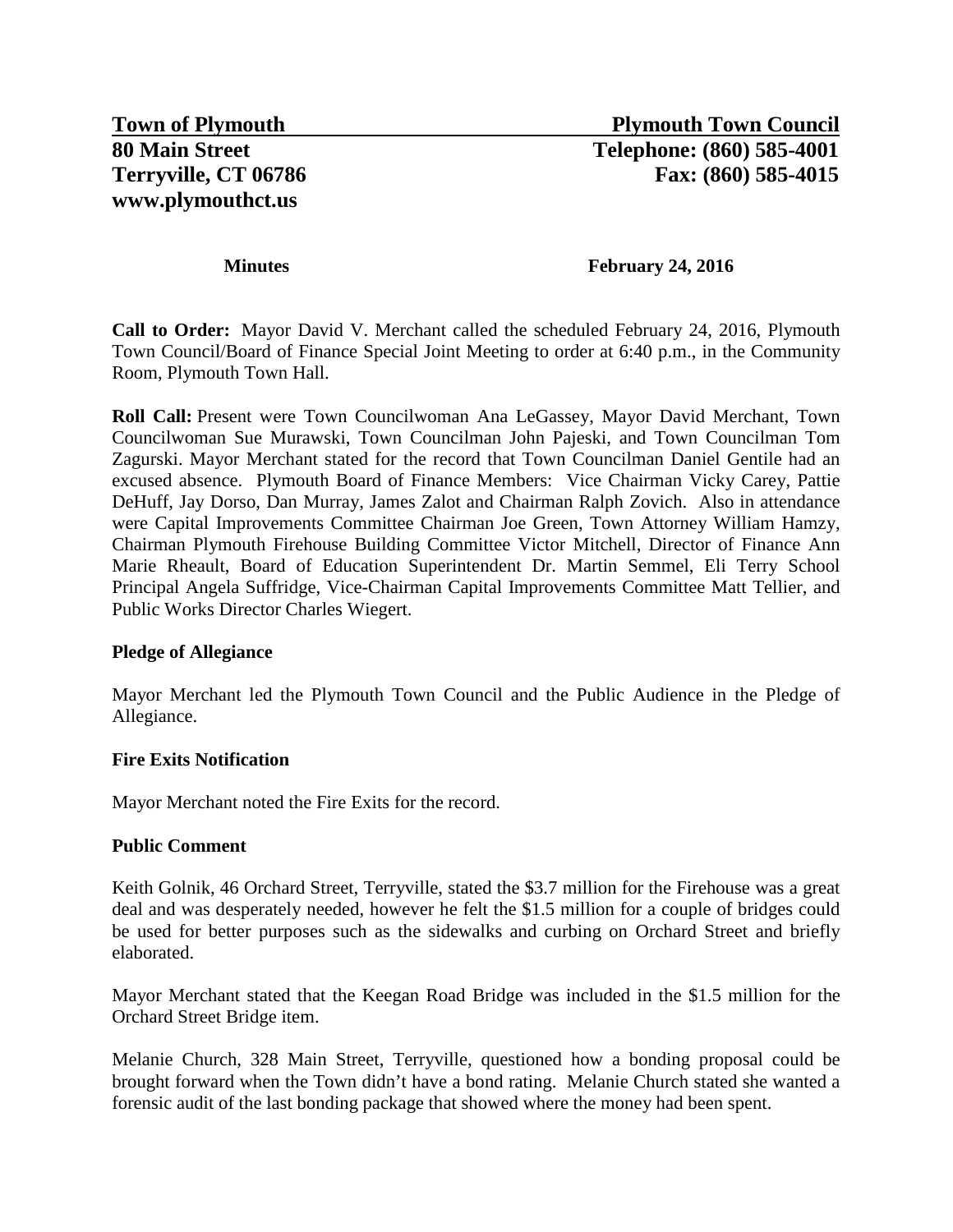## **Plymouth Town Council-Board of Finance Special Joint Meeting February 24, 2016 Page Two of Ten Pages**

#### **Public Comment Cont'd.**

Melanie Church stated the listing shown was of different places and things, noting Todd Hollow and Lake Plymouth had been surveyed and the questions should be brought forward one at a time and briefly elaborated.

Chris Simo-Kinzer, 52 Old Farm Road, Terryville, stated he wanted the seven items that were listed voted on individually when they were discussed and voted on. Chris Simo-Kinzer stated the Charles Street Extension Project had been brought up at a previous Town Council Meeting and noted since October 2014 there wasn't any public meetings whereby people could express their concerns/input and briefly elaborated.

Vinnie Klimas, 5 Coral Drive, Terryville, stated the former speaker was wrong regarding the lack of meetings for the Charles Street Extension Project; that it was a distortion of the truth and he was sick and tired of distortions. He further stated the project didn't have a name at that time, but that it had been repeatedly explained and there had been numerous meetings on it, noting it was all for the safety of the children. Vinnie Klimas stated there were Federal, State, and for/not for profit (private donations) available for some of these projects and wanted that included in the Council's motion.

John Murphy, 385 Greystone Road, Terryville, stated the Town had gone through a financial troubling time and noted the Town needs to find out where it stands financially before going out for a bond. He further stated the public needed to be educated about the projects and they should be explained out. John Murphy questioned the interest on the bond rating, noting this would help the public understand.

### **Presentation by the Plymouth Firehouse Building Committee and Capital Improvements Committee on the following projects for consideration of a Bond Package**

Chairman Joe Green, Capital Improvements Committee, stated the Committee had reviewed the projects for many long hours and had spent a lot of time considering many different options. He further stated that Matt Tellier would go through the projects this evening and explain the Committee's reasoning for the listed projects.

Vice-Chairman Matt Tellier, Capital Improvements Committee, thanked the Town Council and the Board of Finance, and members of the public for coming to this evening's meeting. Capital Improvements Committee Vice Chairman Matt Tellier stated the Capital Improvements Committee had been meeting for quite some time on this second bonding proposal, noting the goal this time was to go after some Public Works projects such as infrastructure, and were really need-based projects, not "nice to have" projects.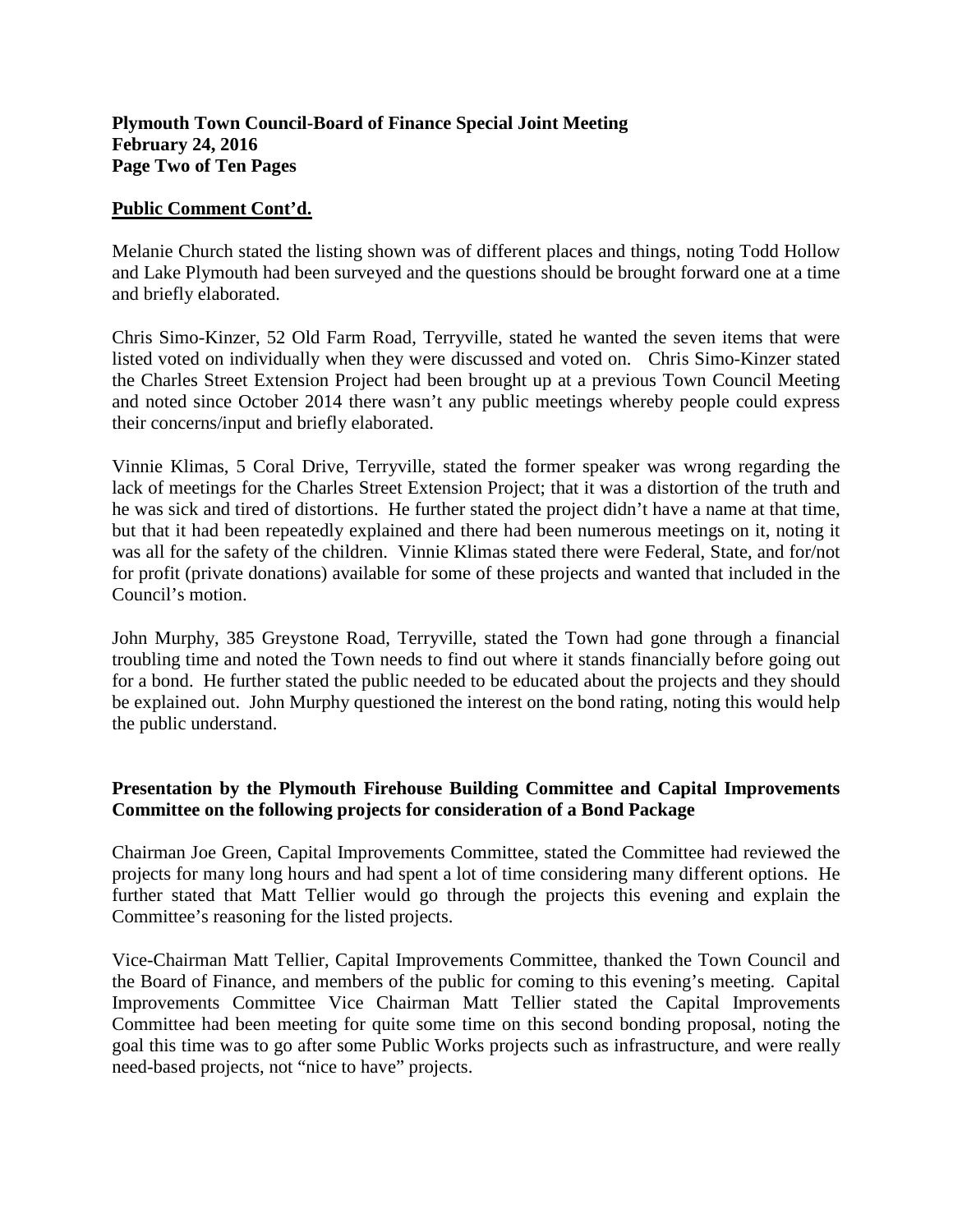Capital Improvements Committee Vice Chairman Matt Tellier stated the purpose of the Committee was to get the Town out of the constant crisis mode and get ahead of it by spending money in a proper fashion; allocating the money before it comes to that point.

### 2016 Bond Project Listing

Plymouth Firehouse, Estimated Cost \$3,750,000.00; Road Improvements-Todd Hollow and Lake Plymouth, Estimated Cost \$2,000,000.00; East Orchard Street Bridge/Keegan Road Bridge, Estimated Cost \$1,500,000.00, Reimbursement (\$735,900.00); Fall Mountain Water Road Paving Project 110-132, Estimated Cost \$745,000.00, Reimbursement (\$650,000.00); Eli Terry School Rear Access (Charles Street Extension), Estimated Cost \$350,000.00; Town Hall Gas Connection, Boiler Replacements, UST Removal and Front Parking Lot/Sidewalk Repairs, Estimated Cost \$550,000.00; Survey and Engineering Design of Harwinton Avenue and Tory Crossing \$200,000.00. Sum \$9,095,000.00; Reimbursements \$1,385,900.00, Say \$1,100,000.00; Total \$7,995,000.00.

Capital Improvements Committee Vice Chairman Matt Tellier stated there were countless stories of Fire Fighters trying to stop traffic on Route 6 so they could pull out and/or pull in at the Plymouth Firehouse. He further stated with this project, the traffic flow would be coming from Route 6 and then the back doors could be opened and the trucks would roll out on South Street with control of the light. He further stated the Firehouse would go from two bays to four bays. Capital Improvements Committee Vice Chairman Matt Tellier stated that currently, the Fire Department was a volunteer department, however a time would be coming when Plymouth would need some paid Staff and to do that there had to be accommodations such as sleeping quarters, showers, etc., and this construction project would take care of that as well.

Capital Improvements Committee Vice-Chairman Matt Tellier stated a lot of the roads from the last Bond Project were collector roads (high traffic roads) and they had finished a lot of them with only a few stragglers remaining.

Capital Improvements Committee Vice-Chairman Matt Tellier stated Todd Hollow was in bad shape and the serious issues would be addressed and then the Town would be tackling some of the neighborhoods in the Community with smaller roads such as Lake Plymouth.

Capital Improvements Committee Vice-Chairman Matt Tellier stated the bridge construction projects were being funded by the Bonding Proposal and that approximately 50% would be reimbursable by the State. He further stated if the Town didn't start working on the East Orchard Street and Keegan Road Bridge in the very near future the Town would lose the State funding.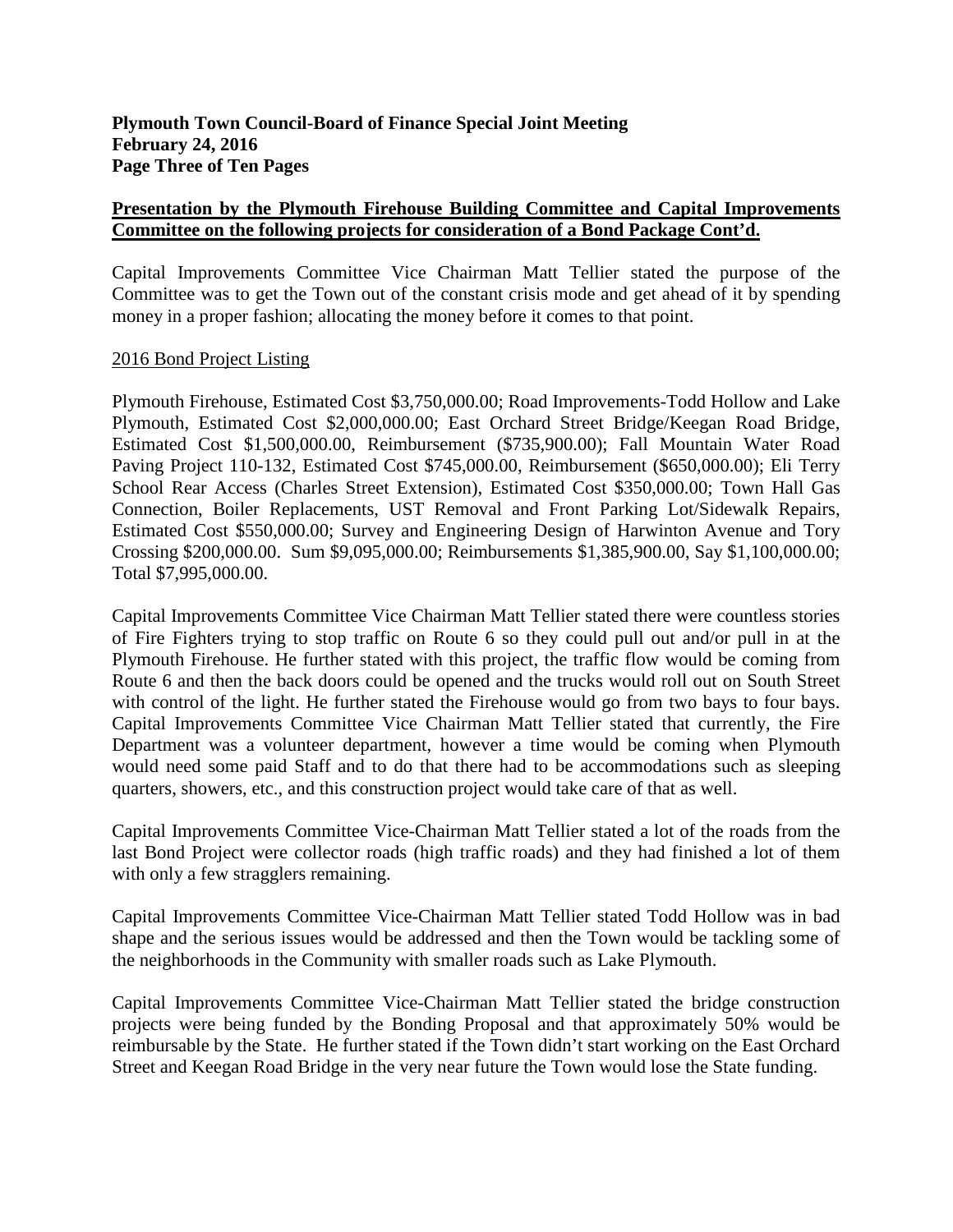Capital Improvements Committee Vice-Chairman Matt Tellier stated the Fall Mountain Road Project had State funding as well, but again the funding would be lost if it wasn't started soon. Matt Tellier detailed the area in question, noting this was Allentown Road.

Capital Improvements Committee Vice-Chairman Matt Tellier stated the Charles Street Extension Project had been part of the original bonding package, noting there would be improvements behind Eli Terry School, which would keep parents picking up their children separate from the bus loading in the front, which would make it a safer traverse for the students.

Capital Improvements Committee Vice-Chairman Matt Tellier stated the Town Hall improvements needed to be addressed, noting there were a lot of issues with the old furnaces, which would need replacing. He further stated this project would convert the old furnaces to natural gas and would also include moving an old oil tank, which was sitting on the property. Capital Improvements Committee Vice-Chairman Matt Tellier stated this project would also address the crumbling front parking lot and sidewalks.

Capital Improvements Committee Vice-Chairman Matt Tellier stated two projects would be for the design work for Harwinton Avenue (between Seymour and Shroback), which would address the dips, curves and ice heaves. He further stated when LoCIP came to the Town last year the Town had the shovel ready/engineering design project ready because it had put monies aside for engineering for Bemis Street. Capital Improvements Committee Vice-Chairman Matt Tellier stated the Town received a \$2.5 million dollar road (Bemis Street) at zero cost because the Town had the foresight to set aside the engineering money to get the road ready.

Capital Improvements Committee Vice-Chairman Matt Tellier stated the Tory Crossing project was on the eastern side of Town, noting it was a mess and was basically a horse and buggy road. He further stated that it was a bad intersection, which would require design work to make it a safer intersection than what we have right now.

When questioned by Town Councilwoman LeGassey, Capital Improvements Committee Vice-Chairman Matt Tellier explained the section of the Harwinton Avenue Project, noting it was a collector road and led to the high school and Industrial Park.

Town Councilman Zagurski questioned where the dollar figures came from, noting he was a little upset because he didn't have anything more than the project listing, which he received this evening. He further stated he agreed with Keith Golnik and couldn't believe the cost of the East Orchard Street Bridge would be half a million dollars.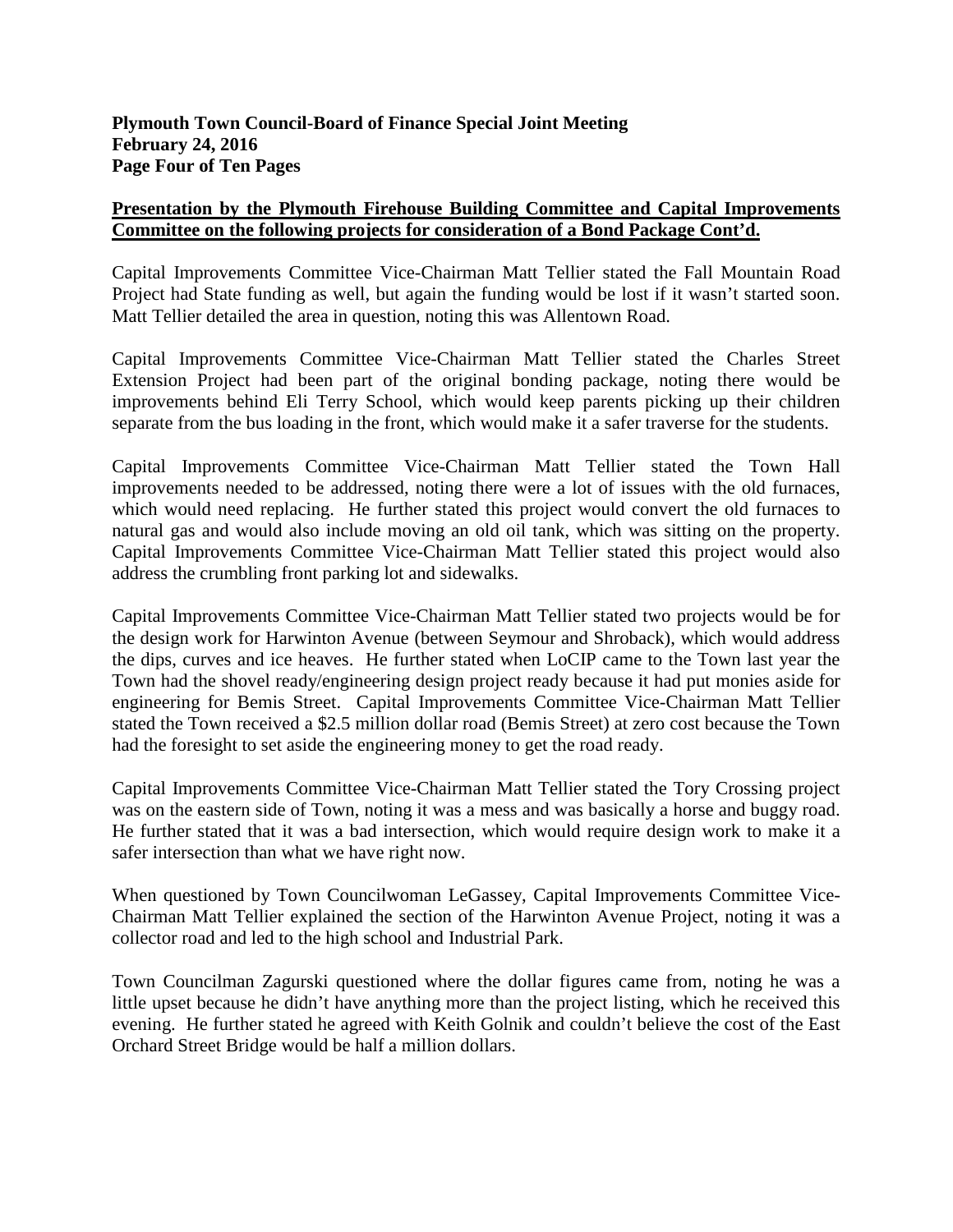Capital Improvements Committee Vice-Chairman Matt Tellier stated members of the Fire Department had gone out for costs and the Capital Improvements Committee had met with people (on their dime) who had provided their figures and briefly elaborated. He further stated the Pavement Management Study had been utilized for the Road Improvements.

Public Works Director Charles Wiegert stated the project bridges and the Fall Mountain Paving Project figures were based upon Engineer estimates. He further stated that East Orchard Street Bridge and the Fall Mountain Paving Projects were 95% designed; Keegan Road Bridge not as far. Public Works Director Charles Wiegert stated the East Orchard Street Bridge was small, but there was gas and a sanitary sewer running under it. He further stated the bridge was undersized to be able to handle what was running under it so it would need enlarging, noting there was no clearance between the utilities and that was why the cost was so high and briefly elaborated. Charles Wiegert stated he would provide data to everyone prior to the Public Hearing.

Town Councilman Zagurski stated he agreed with Chris Simo-Kinzer in that the Charles Street Project did not allow for adequate parking for the residents when he saw it last. He further questioned if it had improved and if there were any better ideas on how it would work.

Public Works Director Charles Wiegert briefly outlined the project parking available, noting the policy was to try to keep the parents moving through.

Eli Terry School Principal Angela Suffridge stated approximately 25 to 30 children were picked up daily; a brief discussion followed.

Plymouth Board of Education Superintendent Dr. Martin Semmel stated the Administrators had spent quite a lot of time studying the issue to ensure proper supervision and had a communications plan with the parents so they would be aware of the process and what the expectation would be.

When questioned by Town Councilwoman LeGassey, Public Works Director Charles Wiegert stated the boarded up house on Charles Street was privately owned, however the Town would be acquiring it and it was included in the price of the project. He further stated the road would be going through the area where the garage stood.

When questioned by Town Councilwoman Murawski, Public Works Director Charles Wiegert stated the parking would be on the Charles Street Extension part, noting more could be added in the future if needed. He further stated the residents currently did not want additional parking there.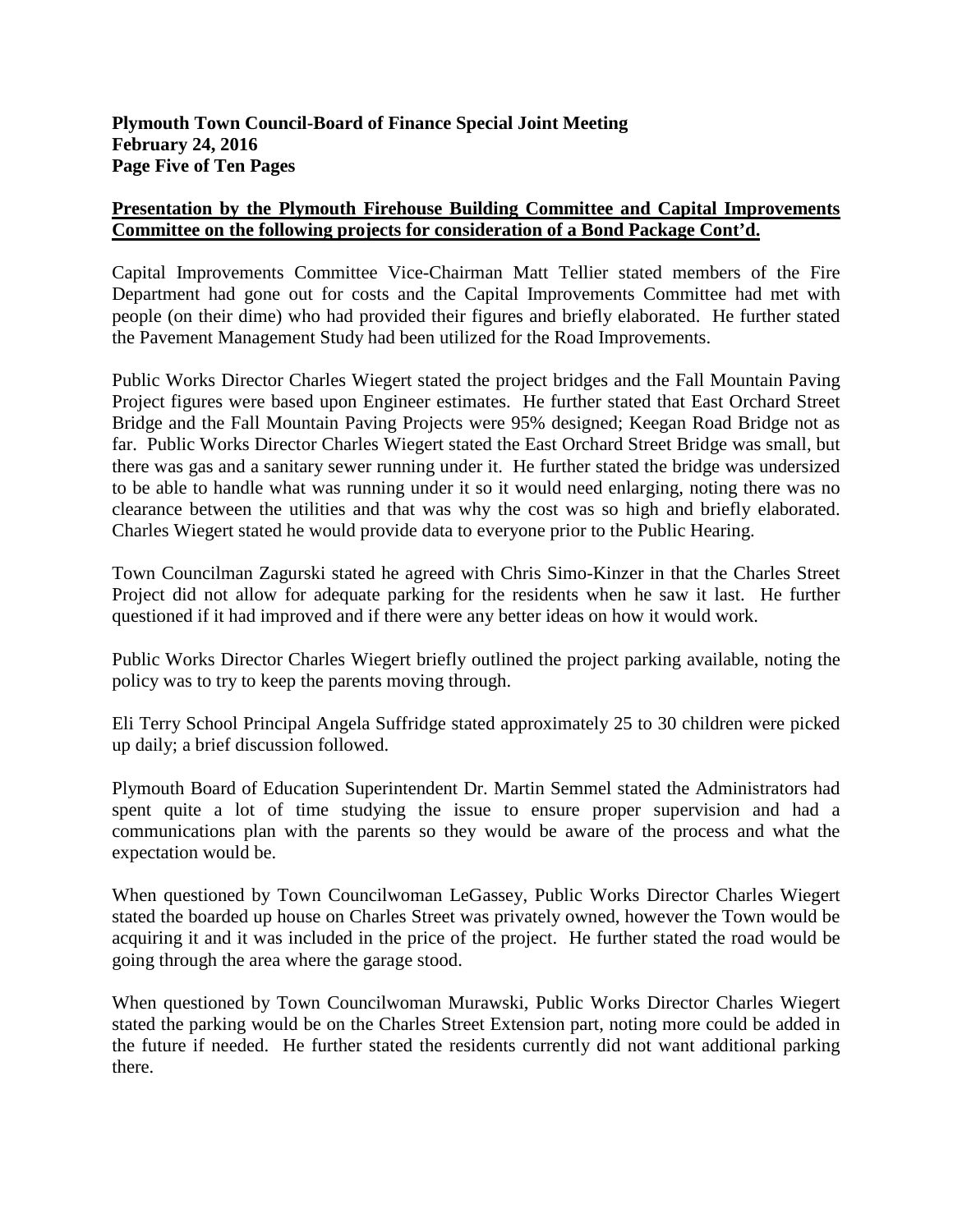Town Councilman Zagurski questioned why one of the worst bridges in Town, Todd Road Bridge, wasn't being addressed.

Public Works Director Charles Wiegert stated the Todd Road Bridge was a Keystone Bridge and was considered to be historical property, noting the Town was not allowed to touch it.

When questioned by Town Councilwoman LeGassey, Public Works Director Charles Wiegert stated some large repairs could be done on the structure, but not without permission from the State Historical Property people. He further stated there might be some historical property funding available, but it was very tight.

When questioned by Town Councilman Zagurski, Public Works Director Charles Wiegert stated the drainage issues in and around Lake Plymouth would be addressed. He further stated there would be no widening of any of the roads unless it was easily doable.

# **Matt Tellier opened the floor for questions/comments from the Board of Finance:**

Vicky Carey – stated she had no questions, they (Capital Improvements Committee) put a lot of hard work into this; they do have engineers on their board and worked on this for just about 2-3 years.

Dan Murray – nice job on presentation. (a) Todd Hollow - why could they not address the full needs of that project. Charlie Wiegert stated in cap projects there is survey work for Todd Hollow due to petition from Todd Hollow Road residents to address condition; had intended to survey entire road and prepare for reconstruction of the whole thing and after discussions decided more financially appropriate to address the problem areas of which there are 4 or so large problem areas such as curves, drainage and they can do engineering work also and combine with survey. Areas in between will be handled to keep current condition where reclaim asphalt and curbs, aprons on the way. Dan Murray stated his concern is to do it right the first time and if the project is done the right way will cost "x" and to do piecemeal will be "y". Charlie Wiegert stated it will not be done in piecemeal but when have drawings for 4 bad sections a contractor will go in address, construct and go to next but in the end the entire road will be reclaimed and repaved but doing design on four sections allows us to get more done for our dollar.

Jay Dorso – nice job on presentation.

Jim Zalot – great job on presentation and most questions were asked and addressed.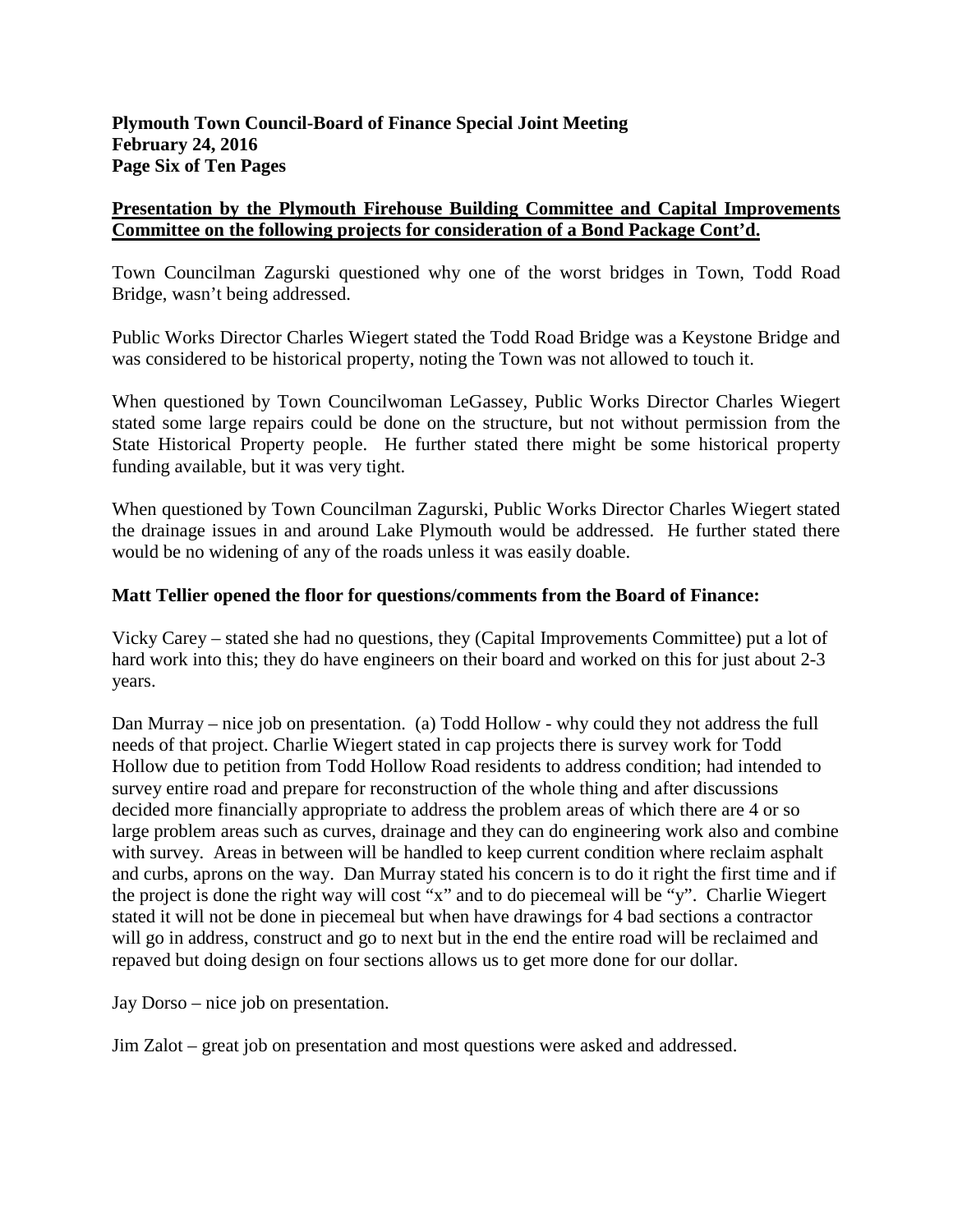# **Plymouth Town Council-Board of Finance Special Joint Meeting February 24, 2016 Page Seven of Ten Pages**

#### **Board of Finance Members presented their questions/comments Cont'd.**

Pattie DeHuff – (a) why when asking Council and BOF to make a motion and vote on this tonight to send to public hearing and why do none of us have small copies of stuff you just presented to us; more information can be made available and can get deeper into discussion; has trouble voting when cannot look at project, no diagrams to look at; mentioned furnace or boilers at town hall and want to convert to gas, isn't that going to put us in a situation where gas prices will be high and we are stuck and no flexibility. Matt Tellier stated there were conversations at meetings and discussion to go both oil and natural gas and more expensive to do that and less efficient and to do so, once we pull out an oil tank we need to find somewhere to put an oil tank as the one we have needs to come out; trying to be prudent on costs and going with dual fuel furnace for idea that maybe somewhere down road. (b) engineers that worked on this, East Orchard and Keegan bridges; did we pay those engineers. Charlie Wiegert stated the bridges were designed by consultant and East Orchard was capital 2 years ago and Keegan was done out of the operating account this year, Fall Mountain is being done as a operating expenses from last fiscal year. (c) we should consider comments from Chris on Charles St Extension and pointed out the Mayor has made a comment we would not be taking questions from the public once the meeting begun but reminded the Mayor this is a Town Council and joint meeting and to the Charter the public shall have input throughout the meeting and in the best interest for the public to ask questions and read a sentence into record from the Charter, Section 3. (d) Projects presented, two bridges and has reimbursement from the state and Fall Mountain has some reimbursement and think an advantage to make sure they get passed; if lump together in one you have potential that the entire package will be defeated. Recommends to Council to separate each project out and list one by one as projects might go down if not separated out.

Ralph Zovich – Stated as chairman (a) we are not presenting anything to the people for referendum if the BOF does not have a firm grip on expenses and comments made on bond rating and costs, we will have auditors reports finished shortly. We need the Finance Director who has been laboring under massive workload to get back and do real job and we need to know what our bonding schedule is, reviewed. The CIC will initiate the project and we would initiate bonds needed to cover the project; background of last bond project given. We are continuing what was started 5 years ago; CIC was created to avoid haphazard projects and created a list of projects and prioritized them. (b) if improve East Orchard bridge we must address flooding at Ames and Beach Ave and there was money put into the flood study for the Pequabuck River Watershed. Charlie Wiegert stated Ames and Beach flooding was looked at and after study completed we had an engineering firm look and the opinion was there is no way to fix flooding short of widening the Pequabuck as that is a backwater flooding issue and need to drop flood elevation of the Pequabuck River so it will not back flow. Suggestion to provide 1-2 property owners with flood control measures to their house and to shore up house in times of flooding. East Orchard is unrelated to Beach Ave. (c) to clarify, is that culvert an issue of structural or water flow.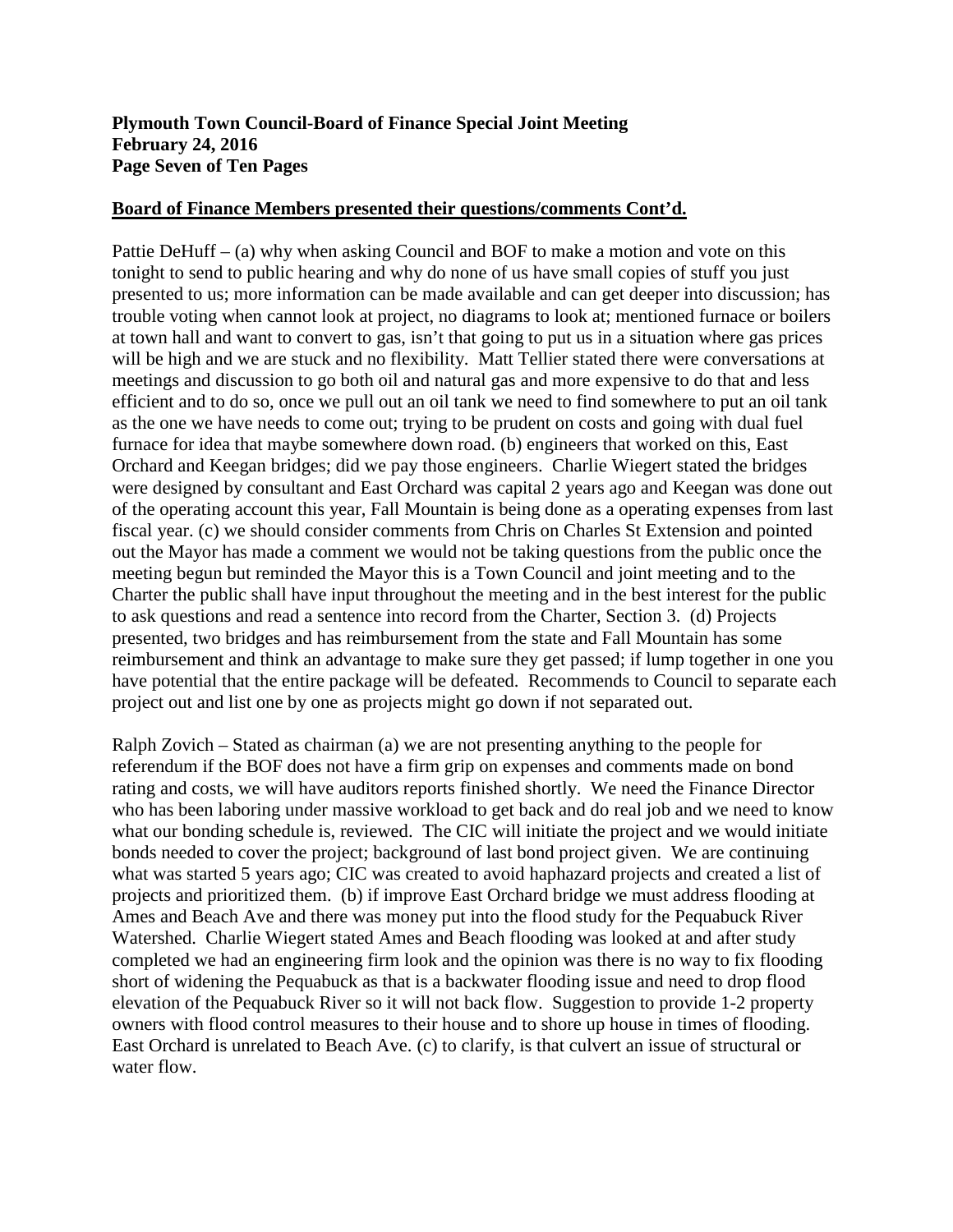# **Plymouth Town Council-Board of Finance Special Joint Meeting February 24, 2016 Page Eight of Ten Pages**

### **Board of Finance Members presented their questions/comments Cont'd.**

Charlie Wiegert stated it is both; bridges in town are inspected by the state and currently there are a few rated poor or structurally deficient: North Main, Keegan, East Orchard and Napco Drive bridge were on list; have secured a partial reimbursement for three bridges structurally deficient, update given. (d) Todd Hollow is a horrible road and if doing that bridge at bottom of Keegan and fixing Todd Hollow to entrance of Hancock Cam there is a piece of road that curves to connect Keegan and Todd Hollow that needs to be fixed. Charlie Wiegert reviewed work to be done on Keegan Road and drainage will be installed. (e) fire house, 750,000 was designed years ago for Plymouth ambulance and by the time finished design ended up 2.5 million and question is how comfortable is he with 3.75 million and will that take care of everything needed. Victor Mitchell stated for Plymouth fire station it should not be issue and they have confirmed prices recently with a few architects and feel confident with price. Discussion held on safety issues and what will be included in this station. Ralph Zovich stated they chose Plymouth first as safety factor of Route 6 and do they foresee using this station for recruitment and will it draw people. Mr. Mitchell stated fire department now with members are as skilled as paid firefighters in CT; they volunteer hundreds of hours a year; someday the town will be looking at paid folks during the day.

**MOTION**: To recess at 7:50 p.m. by Dan Murray; second Jim Zalot and the vote unanimous.

Board of Finance Member Pattie DeHuff stated when the Board of Finance recessed across the hall they were talking about this, but there was no general consensus; the point was brought up, but there was no vote taken about what the Board of Finance would do when they came back from their recess; it was informational just discussing the Charter. Board of Finance Chairman Ralph Zovich thanked Board of Finance Member Pattie DeHuff for the clarification.

# **Plymouth Town Council discuss and take action on referral of Bond Package to the Board of Finance**

Mayor Merchant stated he wanted to reiterate that none of the projects listed were etched in stone and the purpose of the meeting tonight was to get the projects to a Public Hearing. He further stated the Board of Finance was present so that the Capital Improvements Committee only had to make the presentation one time; a brief discussion followed.

Town Councilwoman LeGassey made a motion, seconded by Town Councilwoman Murawski, to recess for five minutes at 8:02 p.m. This motion was approved unanimously.

Mayor Merchant called the Plymouth Town Council-Board of Finance Special Joint Meeting back to order at 8:10 p.m.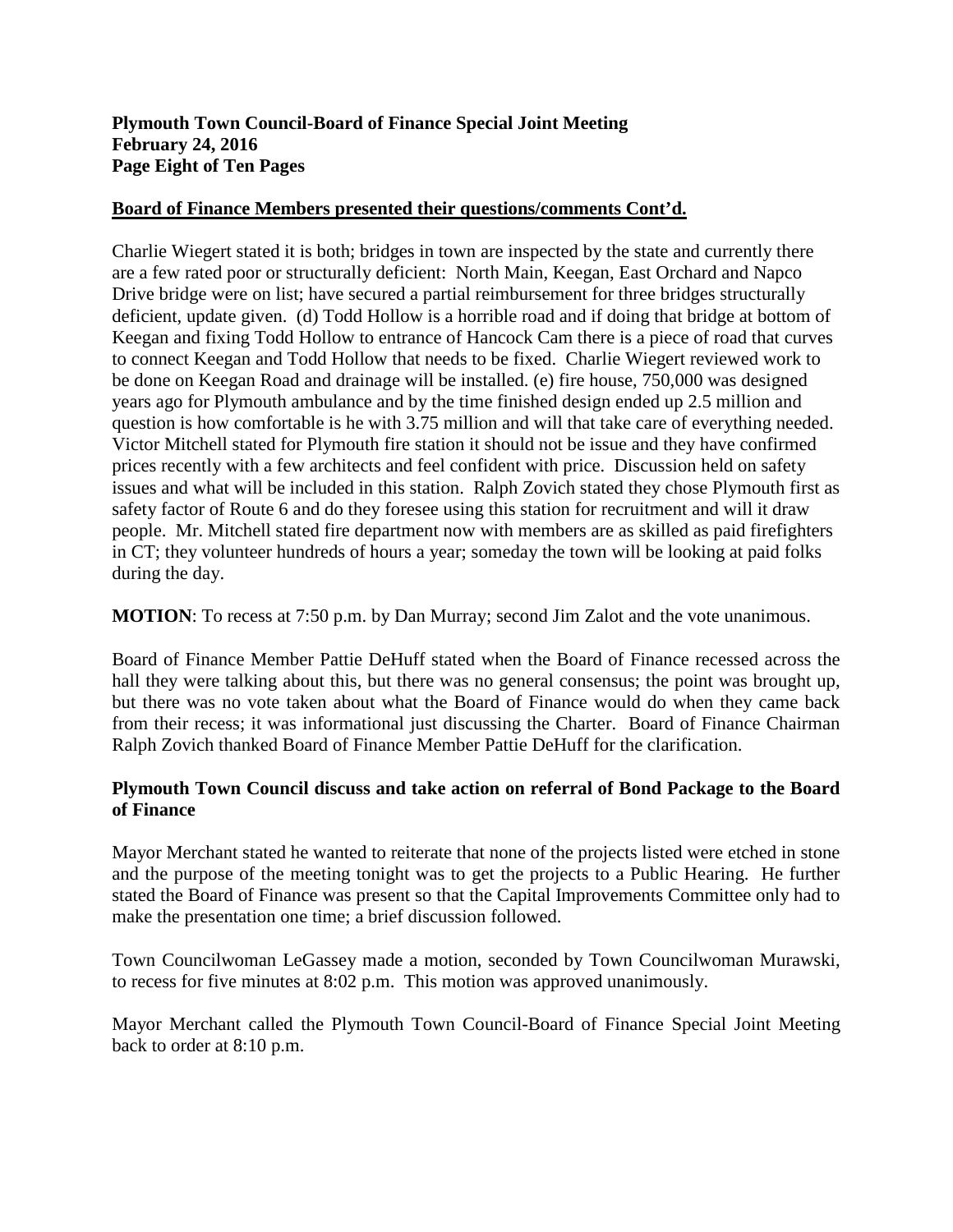## **Plymouth Town Council-Board of Finance Special Joint Meeting February 24, 2016 Page Nine of Ten Pages**

# **Plymouth Town Council discuss and take action on referral of Bond Package to the Board of Finance Cont'd.**

Town Councilwoman Murawski made a motion, seconded by Town Councilman Zagurski, to refer the Bonding Package as presented to the Board of Finance for their approval.

### Discussion:

Mayor Merchant stated the Bond Package could be changed/altered at any time and that after the Public Hearing had taken place the Town Council would still have that option.

Town Councilman Zagurski stated he understood that the Town Council was not setting a dollar value this evening; only recommending what they heard this evening.

Mayor Merchant stated Town Councilman Zagurski's statement was correct.

Vote:

This motion was approved unanimously.

# **Motion for Plymouth Town Council to Recess**

Town Councilwoman Murawski made a motion, seconded by Town Councilman Zagurski, to recess at 8:13 p.m. This motion was approved unanimously.

# **Motion for Plymouth Board of Finance to Adjourn**

**MOTION:** To adjourn by Pattie DeHuff; second Vicky Carey. Discussion: none. Vote: unanimous.

Board of Finance adjourned at 8:15 p.m.

**MOTION:** To adjourn by Pattie DeHuff; second Vicky Carey. Discussion: none. Vote: unanimous. Board of Finance adjourned at 8:15 p.m.

### **Plymouth Town Council reconvenes to set a Public Hearing date on the Bond Package Proposal**

When questioned by Mayor Merchant, Town Attorney William Hamzy stated the Town Council was okay to set a Public Hearing date; a brief discussion followed.